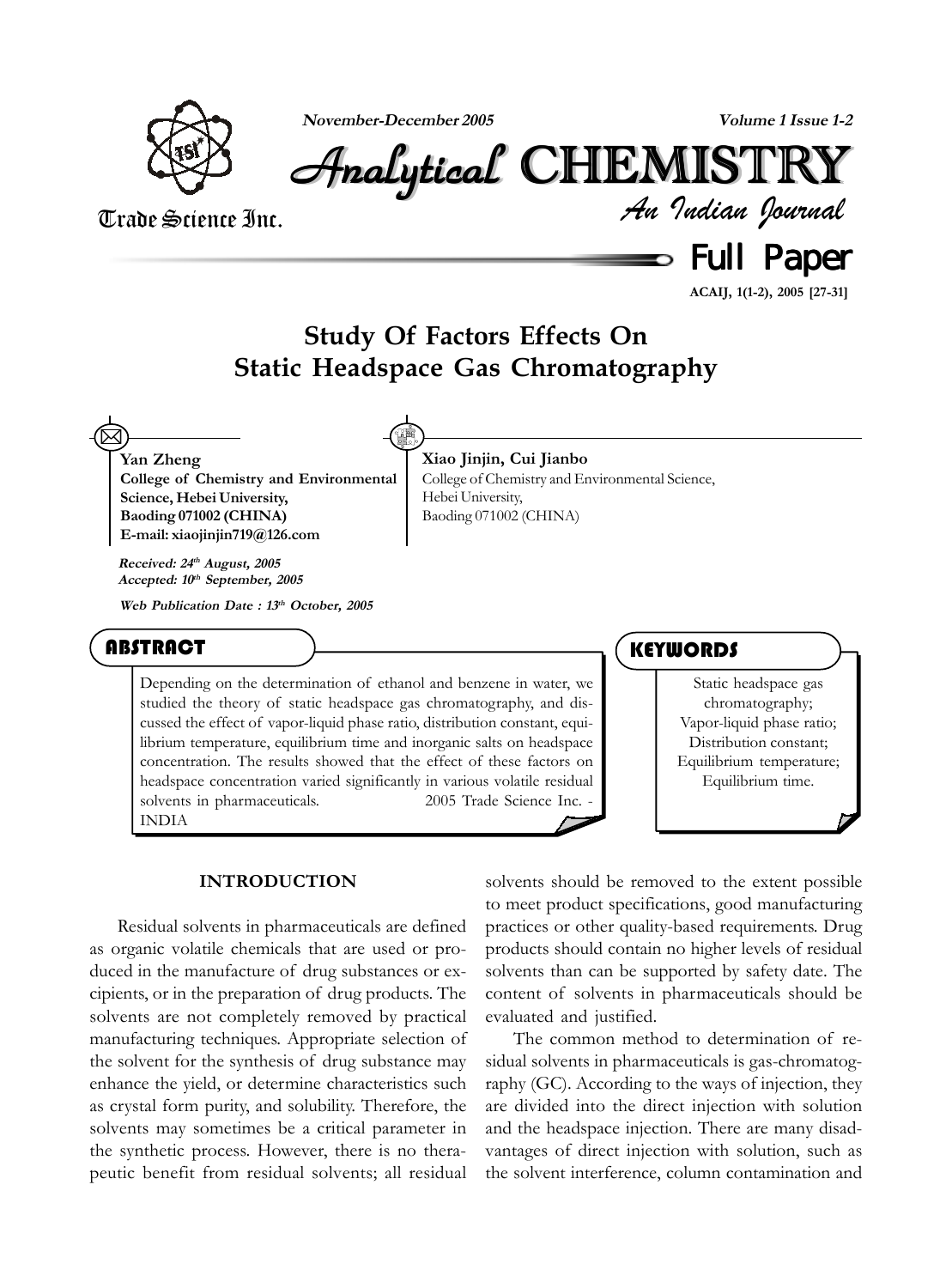# Full Paper

high, detection limit etc. The advantages are simple and convenient. Recently, solid-phase micro-extraction**[1-6]** has been used to determine the residual solvents in pharmaceuticals, however, it costs too much and the repeatability needs to be improved. The headspace technique has two ways. One is dynamic**[7- 11]** (purge and trap) with lower detection limit, but the analytical period is too long and needs special facilities. The other is static**[11-19]** (vapor-phase extraction) which has been applied widely. Compared with the dynamic the static has some particularly advantages when they are used to analysis the residual solvents in pharmaceuticals. Not only has the analytical procedure been simplified, but also with short analytical time. The key problem is the headspace concentration is too low. This paper mainly discussed the factors effect on static headspace gas chromatography.

#### **Principle**

In isothermal and hermetical vapor-liquid phase system in which the volatile chemicals reached to equilibrium, the relationship among headspace concentration, distribution constant and vapor-liquid phase ratio according to the conservation of mass is below:

$$
C_{g} = C_{0} / (\beta + K)
$$
 (1)

Where  $\beta$  is the phase ratio, the ratio between the volume of the gas phase  $(V_g)$  and that of the liquid phase (V<sub>w</sub>) (β = V<sub>g</sub>/V<sub>w</sub>) K is the distribution constant, the ratio of the equilibrium concentration of a solute in the liquid phase  $(C_w)$  to that in the vapor phase (C<sub>g</sub>) in chromatography (K=C<sub>w</sub>/C<sub>g</sub>). Therefore, the inverse of K is equal to the Henry's constant. It can be seen from equation (1) that as long as determining  $C_g$ , we can obtain the original concentration of volatile organic compounds in water  $(C_0)$ .

#### **EXPERIMENTAL**

#### **Apparatus and reagents**

The headspace apparatus included GC-4009 Gas Chromatograph with a flame ionisation detector (FID) (Beijing East & West Analytical Instruments, China), N2010 processing station (Zhejiang Univer-

*An Indian Journal* Analytical Analytical Analytical Analytical CHEMISTR HEMISTRY sity Zhida Information Engineering Co., Ltd, Hangzhou, China), AG-1605 air pump (Beijing Keep-Science Analysis Sci & Tech Co.Ltd. Beijing, China), 1102GC column oven (Shanghai Analytical Instruments, Shanghai, China), 1.0 ml injectors (Shanghai-mishawa medical Co.Ltd. Shanghai, China), headspace vials (12.6 ml, self-prepared), PTFE coated butyl rubber septa (Agilent, USA), Pincher which was used to press cap stopper (Agilent, USA). Ethanol (Chromatogram-grade; Purity=99.8, Kangkede, Tianjin, China), Benzene (chromatographic standard, Beijing chemical plant, Beijing, China), Sterile water for injection (Pinghu Shapu Aisi, Zhejiang, China), Sodium chloride (A.R. Purity=99.5≥, Tianjin University. Tianjin, China).

#### **Headspace gas-chromatography parameters**

Gas chromatography was achieved with a capillary column DB-WAX (J&W Scientific, 30 m×0.25 mm I.D×0.25 µm). Nitrogen was carrier gas with a flow rate of 3.0 ml min<sup>-1</sup>. Column temperature was at 50°C. Both the injector and the detector temperature were both at 160°C. The split ratio was 10: 1. The injection volume of the headspace vapor was 1.0 ml.

#### **Procedure**

Add certain volume of ethanol-water solution  $(80.7 \mu g \text{ ml}^{-1})$  into headspace vials and close the vials at once and then put them into the oven respectively. When the vials were achieved equilibrium, GC analyzed 1.0 ml headspace vapor. The benzene-water solution was discussed the same as the ethanolwater solution above.

#### **RESULTS AND DISCUSSION**

#### **Influence of vapor-liquid phase ratio**

After lay aside an hour in 25°C the samples were analyzed by GC. The headspace chromatographic peak area of ethanol and benzene in different vapor-liquid phase ratio was shown in figure 1. We could see that there was little influence on the peak area of ethanol with the different vapor-liquid phase ratio. But the peak area of benzene changed sharply from 20 to 1.5, which increased six times. The re-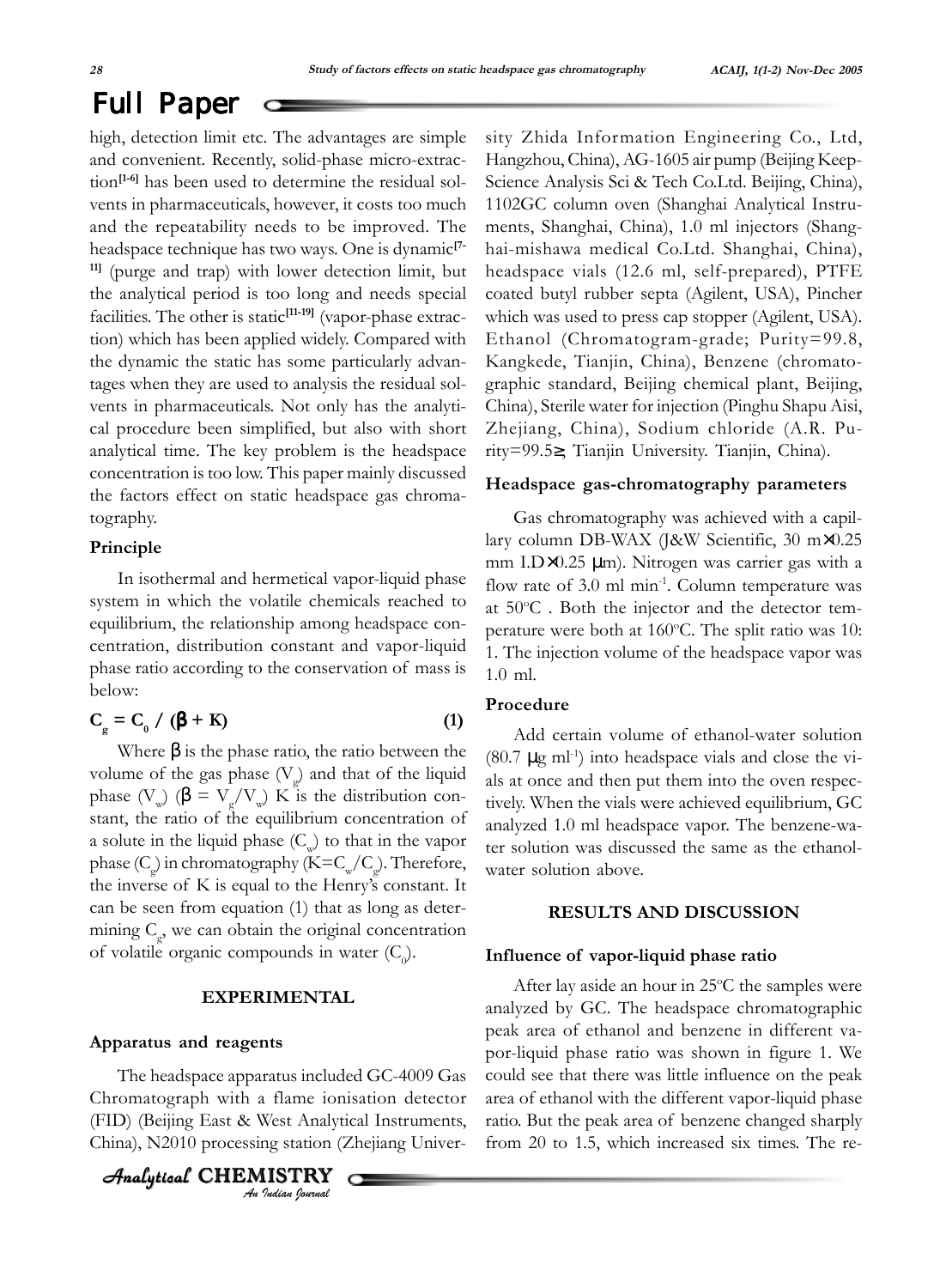

sults were indicated that there was obvious influence on headspace concentration through the change of vapor-liquid phase ratio to the component with small distribution constant or big Henry's constant. This conclusion was the same as the result of calculation according to eq. (1). Eq. (1) showed that in a certain vapor-liquid equilibrium system, K and  $C_0$ was constant,  $\beta$  was direct proportion to headspace vapor concentration, in other words, when the liquid phase  $(V)$  increased, β decreased and Cg increased. So if the injection volume of different samples was the same, the peak area must increase. But the peak area for factual samples was also related with K. If K »  $\beta$ ; the eq. (1) was considered as:  $C_{\rm g} \approx C_0/K$ , there was little influence on the peak area with the change of sample volume, or the influence was serious.

#### **Influence of distribution constant[20]**

We could observe the influence of distribution constant from format (1). When vapor-liquid phase ratio was 1.5 and distribution constant was more than 10, the headspace concentration decreased sharply; meanwhile, when distribution constant was 20, there was little influence.

#### **Influence of equilibrium temperature**

The equilibrium of vapor-liquid was controlled by temperature, in headspace GC, there was great influence on distribution constant K and little on  $\beta$ with the change of temperature. We must consider both of them. In a certain sample system,  $\beta$  was con-



stant, the headspace concentration was inverse proportion to distribution constant K. From eq. (1) we knew, when  $K \gg \beta$ , the influence of temperature was obvious; when  $K \propto \beta$ , K increased with the increasing of temperature, but  $K + \beta$  changed a little, so the change of the headspace concentration was tiny. From the results (Figure 2 and Figure 3) of the ethanol-water solution and the benzene-water solution in different temperature after lay aside 30 minutes we concluded that there was great influence on the ethanol-water solution with big K, there was little influence on the benzene-water solution with small K, in other words, when  $K \leq 5$ , there was meaningless to enhance headspace concentration depending on increase of equilibrium temperature. **Example 18**<br> **Example 18**<br> **Example 18**<br> **Example 2:** Effect of equilibrium temperature on<br> **Example 2:** Effect of equilibrium temperature on<br>
the<br>
sample concentration for ethanol<br>
stant, the headspace concentration was

#### **Influence of equilibrium time**

The analysis cycle of headspace GC usually lived up to equilibrium time, so to decrease equilibrium time was the key to improve the speed of headspace GC. Equilibrium time was rested with the diffusion speed of determined component molecule from sample solution to vapor phase. The faster the diffusion speed was, the higher the molecular-diffusivity and the shorter the equilibrium time was. In addition, the molecular-diffusivity depended on the size of molecules, the viscidity of medium and temperature. The higher the temperature was, the lower the viscidity of medium was and the higher the molecular-diffusivity was. So to increase the temperature

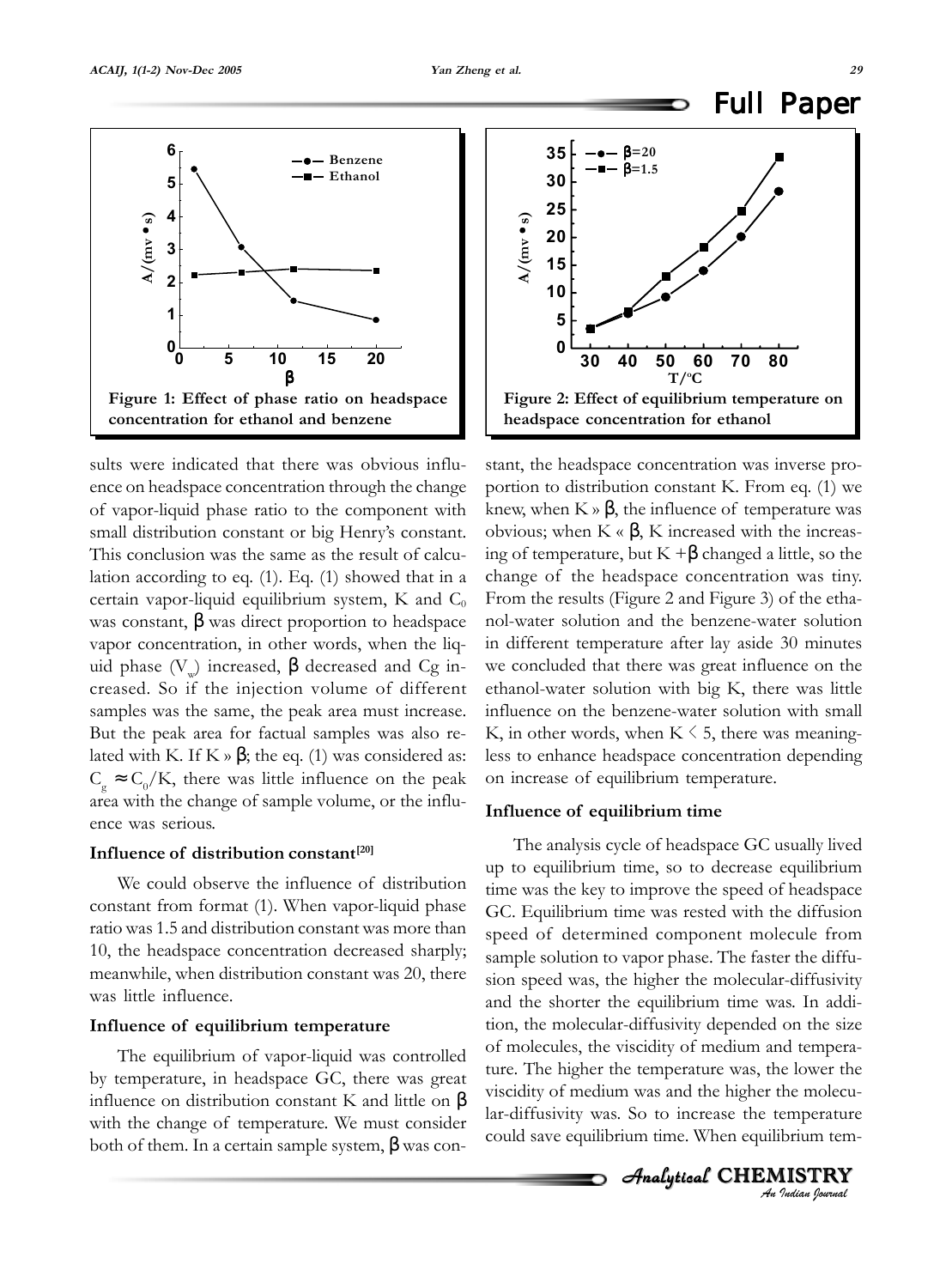# Full Paper



perature was at  $60^{\circ}$ C and the phase ratios were 1.5 and 20, the influence on ethanol and benzene were shown in figure 4 and figure 5. The results were indicated that the higher the phase ratio was, the shorter equilibrium time was. For component with small K, to decrease phase ratio could enhance  $C_{\rm g}$  greatly and prolonged equilibrium time; the component with big K, to decrease phase ratio had little effect on increasing headspace concentration. So in the system with small K, we could save equilibrium time depending on enhancing phase ratio. por pressure multiplied with activity coefficient: **A/(mv** • **s)**

#### **Influence of inorganic salt**

Activity coefficient (γ) could describe the interaction between solute and solvent molecule. The distribution constant was inverse proportion to the va-



**concentration**<br> **concentration**<br> **concentration**<br> **concentration**<br> **concentration**<br> **concentration**<br> **concentration**<br> **concentration**<br> **concentration**<br> **concentration**<br> **concentration**<br> **concentration**<br> **concentration**<br> K=1/  $(p \cdot \gamma)$ , so we could increase the headspace concentration by increasing activity coefficient. The common way was to add inorganic electrolyte into sample water solution that is so called salting-out effect. This way could also effectively reduce the matrix effect in factual sample. To add 0.0, 0.2, 1.0, and 1.5 g NaCl to headspace vials, respectively, and then add 5.0 ml of ethanol solution (80.7  $\mu$ g ml<sup>-1</sup>) and 5.0 ml of benzene solution  $(0.879 \mu g \text{ ml}^{-1})$ , lay aside 30 minutes in 40°C. The relationship between headspace peak area of ethanol and benzene and the concentration of NaCl, was shown in figure 6. We found that salt with low concentration had no influence. So we chose high concentration or saturated salt solution. When the phase ratio was 1.5, NaCl could make headspace chromatographic peak area of ethanol enhance three times, but little on